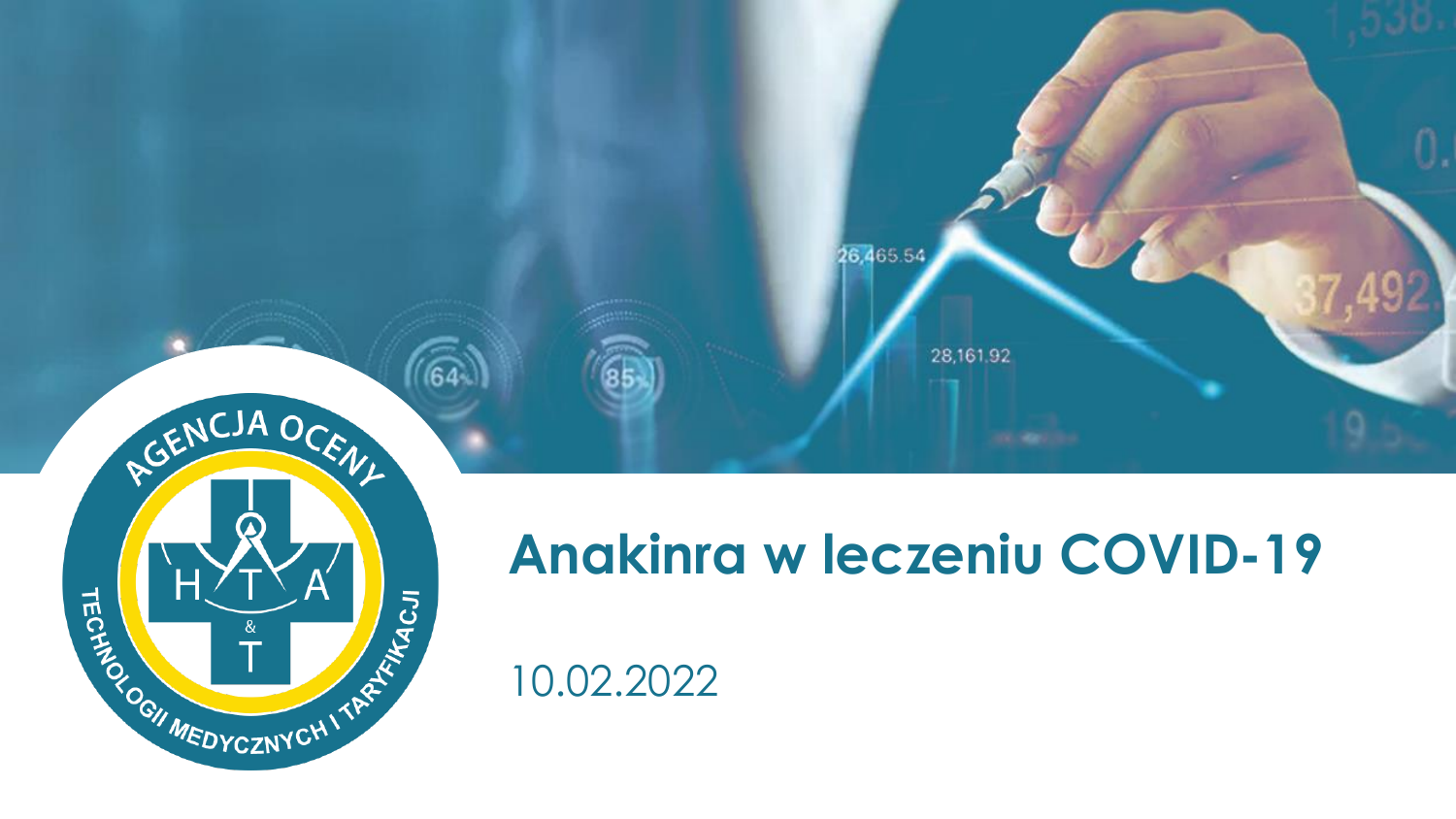### **Materiał analityczny przygotowany na potrzeby dyskusji Ekspertów Panelu Farmakoterapia w dniu 10 lutego 2022 r.**



Niniejsze opracowanie analityczne stanowi uzupełnienie materiału dowodowego zawartego w Rapid Review z dnia 15.09.2021 r. o publikacje zidentyfikowane w ramach przeglądu baz informacji medycznej (PubMed, Embase, medRxiv) za okres od 14.09.2021 r. do 6.02.2022 r.

W ramach przeprowadzonego przeglądu aktualizacyjnego (07.02.2022 r.) zidentyfikowano **2 RCT**:

- **Kharazmi 2021 (***Immunity, inflammation and disease***, 11.11.2021)**;
- **COV-AID – Declercq 2021 (***The Lancet***, 1.12.2021).**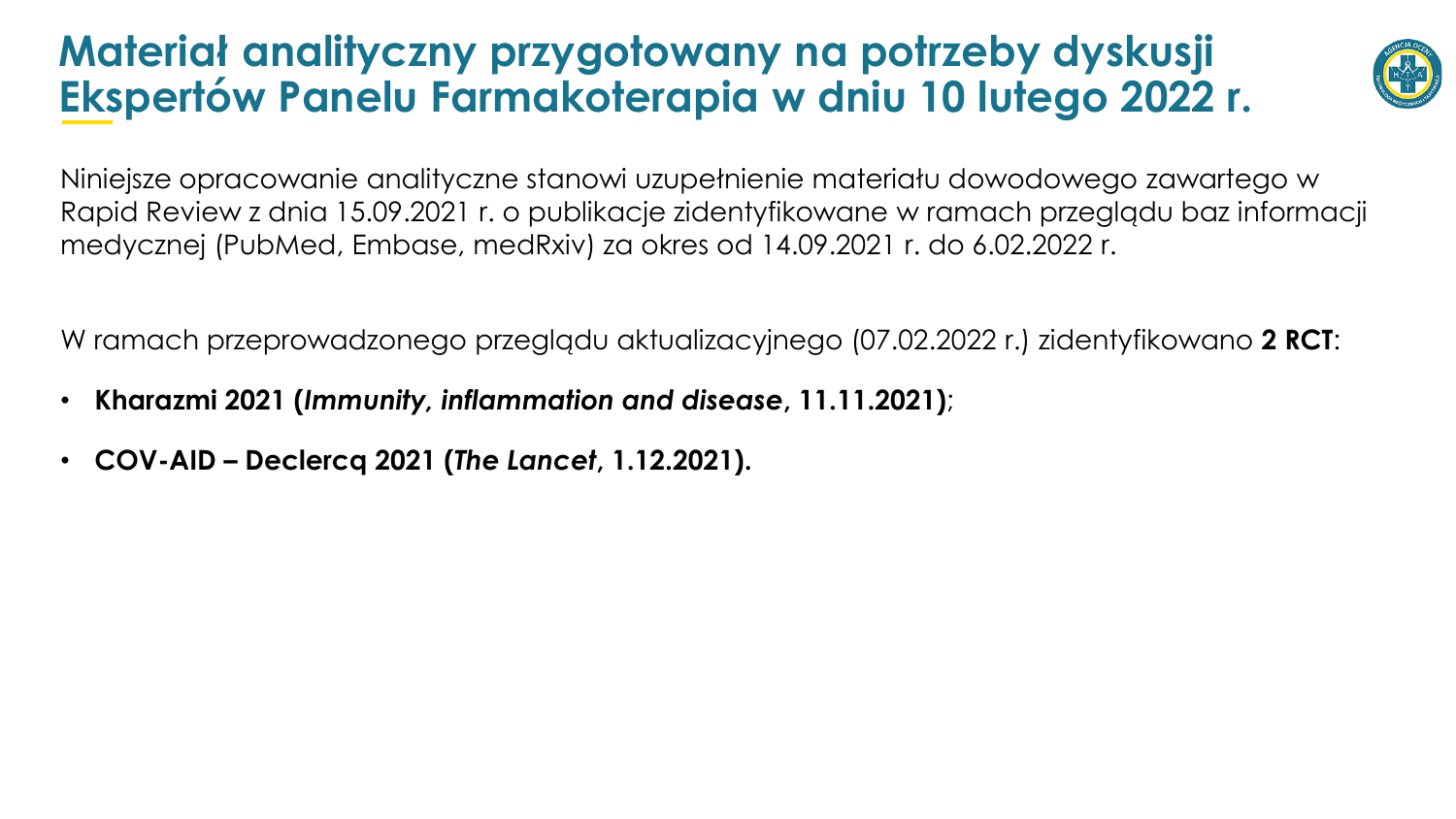## **Stanowisko dla anakinry (z dnia 14.09.2021 r.)**



#### **Stanowisko Komitetu Sterującego**

Nie zaleca się rutynowego stosowania anakinry u pacjentów z COVID-19.

W badaniu REMAP-CAP (pacjenci z ciężkim i krytycznym COVID-19) oraz badaniu CORIMUNO-ANA-1 (pacjenci z łagodnym i umiarkowanym COVID-19) nie wykazano korzystnego efektu stosowania anakinry.

Wyniki próby klinicznej z randomizacją SAVE-MORE (Kyriazopoulou 2021), obejmujące pacjentów z wysokim stężeniem receptora urokinazowego aktywatora plazminogenu (suPAR) w osoczu (≥6 ng/ml), wskazują, że terapia anakinrą u pacjentów z ciężkim zapaleniem płuc w przebiegu COVID-19, wiąże się z ok. 50% redukcją ryzyka zgonu w 28-dniowym okresie obserwacji, w porównaniu do placebo. Stosowanie anakinry może również przynosić korzyści w zakresie skrócenia czasu hospitalizacji i czasu pobytu na OIT, poprawy stanu klinicznego i zapobiegania progresji do niewydolności oddechowej.

Obserwowane korzystne efekty ze stosowania anakinry w populacji z wysokim stężeniem suPAR, są trudne do wykorzystania w praktyce klinicznej w Polsce.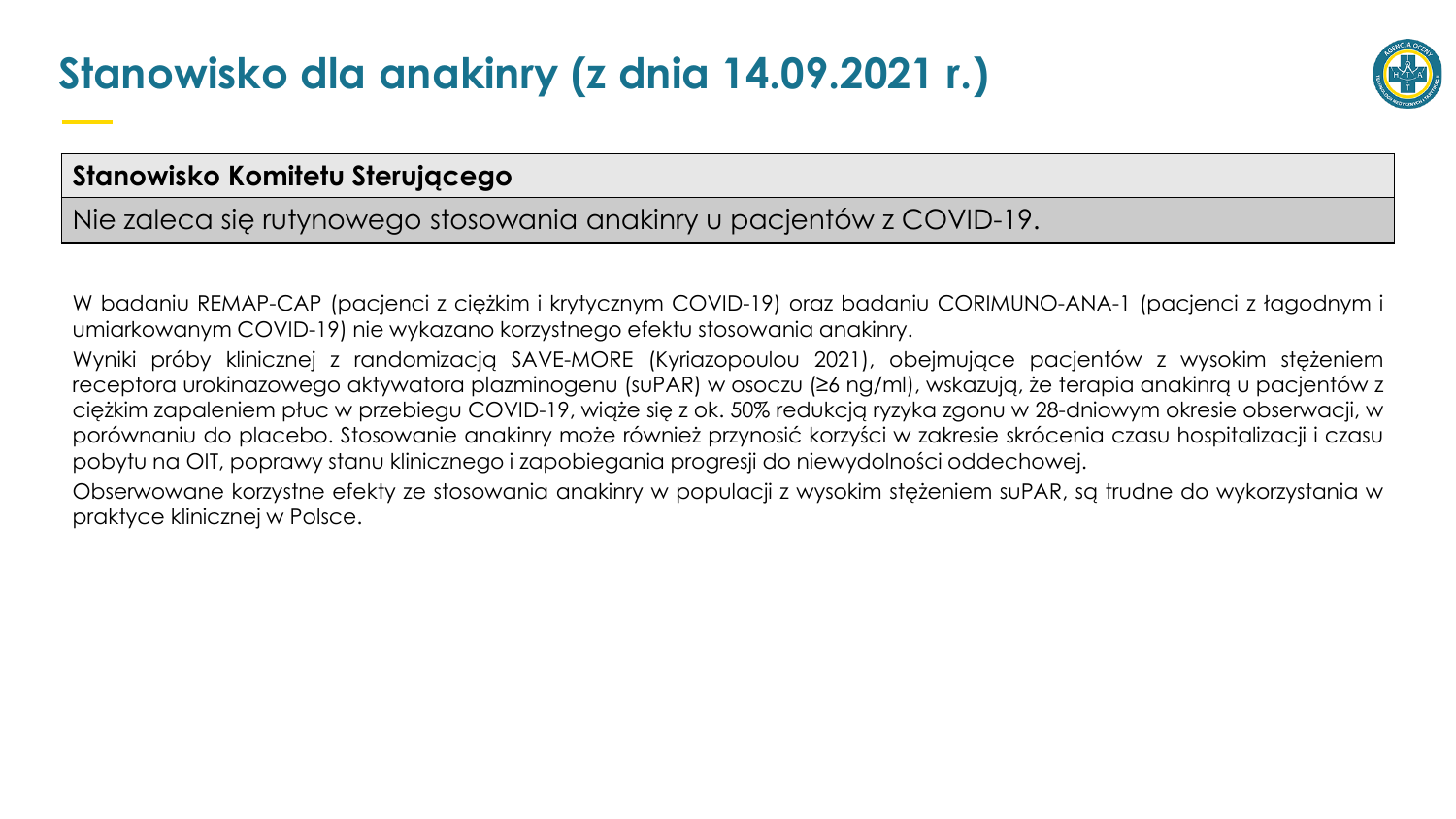#### **Kharazmi 2021** Metodyka



| Kharazmi 2021                                                                                                                                                                             |                                                                                                                                                                                                                                                                                                                |                                                                                                                                                    |                                                                                                                                                                                                                                                                                     |                                                                                                                                                                                                                                                                            |  |  |  |  |  |
|-------------------------------------------------------------------------------------------------------------------------------------------------------------------------------------------|----------------------------------------------------------------------------------------------------------------------------------------------------------------------------------------------------------------------------------------------------------------------------------------------------------------|----------------------------------------------------------------------------------------------------------------------------------------------------|-------------------------------------------------------------------------------------------------------------------------------------------------------------------------------------------------------------------------------------------------------------------------------------|----------------------------------------------------------------------------------------------------------------------------------------------------------------------------------------------------------------------------------------------------------------------------|--|--|--|--|--|
|                                                                                                                                                                                           | A randomized controlled clinical trial on efficacy and safety of anakinra in patients with severe COVID-19 (Immunity, inflammation and disease, 11.11.2021)                                                                                                                                                    |                                                                                                                                                    |                                                                                                                                                                                                                                                                                     |                                                                                                                                                                                                                                                                            |  |  |  |  |  |
| Methodology                                                                                                                                                                               | Population                                                                                                                                                                                                                                                                                                     | Intervention                                                                                                                                       | Control                                                                                                                                                                                                                                                                             | <b>Limitations</b>                                                                                                                                                                                                                                                         |  |  |  |  |  |
| <b>RCT, open-label, single-center, N=30</b><br>Phase 3<br>Randomization: 1:1 (permuted<br>block method)<br>Stratification: by receiving<br>invasive mechanical<br>ventilation at baseline | Inclusion criteria:<br>$\geq$ 18 years,<br>confirmed diagnosis of COVID-19 based on for a maximum 14<br>the RT-PCR test,<br>admission to an ICU,<br>elevated CRP levels,<br>oxygen saturation $\leq$ 93%,<br>PaO2/FiO2 <300,                                                                                   | $Ni=15$<br>Anakinra: 100 mg IV, $SOC^*$<br>once daily + SoC*<br>days or to discharge<br>(median days for<br>anakinra treatment: 5<br>$(range:3-9)$ | $Nk=15$                                                                                                                                                                                                                                                                             | - small sample size,<br>differences<br>in<br>baseline<br>characteristics<br>$\alpha$ ge,<br>diabetes,<br>hypertension,<br>coronary artery disease),<br>significant<br>difference<br> in <br>baseline respiratory<br>rate  <br>in the<br>intervention<br>(higher<br>group), |  |  |  |  |  |
| Study conduction: May - July<br>2020<br>Country: Iran                                                                                                                                     | fever or cough or shortness of breath.<br>Exclusion criteria:<br>- positive test results for tuberculosis,<br>- HBV, HCV,<br>$PLT < 100,000$ cells/µl, AST, ALT > 5 ULN,<br>untreated active infection,<br>previous administration of canakinumab or supplementation, ventilation support, fluid,<br>anakinra. | standard<br>*The<br>possible<br>effective<br>corticosteroid)<br>and<br>electrolyte<br>and<br>renal replacement support if appropriate.             | protocol<br>recommended<br>dosing and consideration of the related<br>antiviral<br>and<br>immunomodulatory agents (i.e., remdesivir,<br>lopinavir/ritonavir, interferon, favipiravir, and<br>also,<br>oxygen<br>correction, vasoactive<br>agents and antibiotic administration, and |                                                                                                                                                                                                                                                                            |  |  |  |  |  |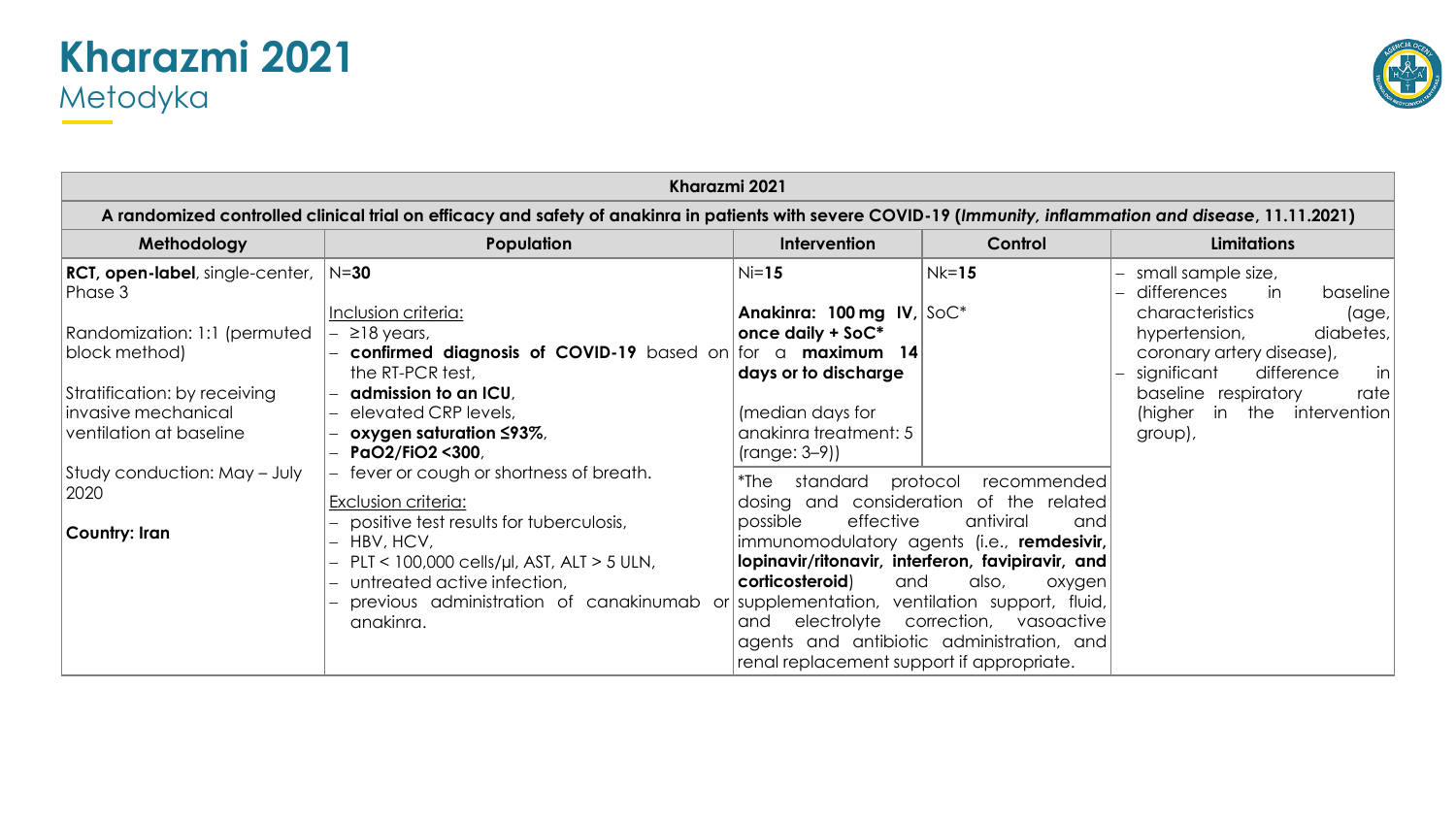#### **Kharazmi 2021** Charakterystyka pacjentów

| AGENCIA OCENI                             |
|-------------------------------------------|
|                                           |
| Residence of the Assessment Property<br>Ē |
|                                           |

| <b>Characteristics</b>                            | <b>Anakinra</b><br>group $(n=15)$ | <b>Control</b><br>group $(n=15)$ | $\boldsymbol{p}$ |  |
|---------------------------------------------------|-----------------------------------|----------------------------------|------------------|--|
| Age (years)                                       | $49.25 \pm 19.12$                 | $59.00 + 1.79$                   | .424             |  |
| Gender                                            |                                   |                                  |                  |  |
| Male $(\%)$                                       | 8                                 | 11                               | .309             |  |
| Female $(\%)$                                     | $\overline{7}$                    | $\overline{\mathbf{4}}$          |                  |  |
| Body mass index $(kg/m2)$                         | $28.20 \pm 3.63$                  | $27.95 \pm 4.93$                 | .874             |  |
| <b>Vital signs</b>                                |                                   |                                  |                  |  |
| Systolic blood pressure (mmHg)                    | $129.87 \pm 24.19$                | $120.40 \pm 25.82$               | .309             |  |
| <b>Diastolic blood</b><br>pressure (mmHg)         | $83.87 + 18.19$                   | $74.60 + 11.99$                  | .174             |  |
| Pulse rate (beats/min)                            | $96.73 + 19.28$                   | $91.53 + 10.97$                  | .372             |  |
| Respiratory rate (breath/min)                     | 26(3)                             | 22(5)                            | .004             |  |
| $O2$ saturation $(\%)$                            | $77.33 + 13.20$                   | $84.07 + 6.06$                   | .187             |  |
| CT score                                          | $17.42 \pm 3.73$                  | $16.15 \pm 2.70$                 | .340             |  |
| <b>Hospitalization</b> prior<br>enrollment (days) | $4.33 \pm 3.67$                   | $4.73 \pm 3.75$                  | .775             |  |
| Intubated at baseline                             | $\overline{2}$                    | $\boldsymbol{2}$                 | 1.000            |  |
| Comorbidities                                     |                                   |                                  |                  |  |
| Hypertension (%)                                  | 2(13.3)                           | 8(53.3)                          | .020             |  |
| Diabetes (%)                                      | 3(20)                             | 8(53.3)                          | .058             |  |
| Coronary artery disease (%)                       | 3(20)                             | 5(33.3)                          | .409             |  |

| Baseline laboratory data                        |                     |                     |      |
|-------------------------------------------------|---------------------|---------------------|------|
| WBC (cell/ $\mu$ l)                             | 9200 (4100)         | 7900 (4830)         | .420 |
| Lymphopenia                                     | 14                  | 10                  | .177 |
| Hemoglobin (g/dl)                               | $13.04 \pm 2.18$    | $12.01 \pm 2.60$    | .259 |
| <b>INR</b>                                      | $1.08 \pm 0.10$     | $1.10 \pm 0.19$     | .792 |
| $PTT^{15}$                                      | $25.54 \pm 4.93$    | $29.80 + 6.10$      | .174 |
| Lactate dehydrogenase (U/L)                     | $1149.46 + 457.52$  | $951.67 + 408.52$   | .311 |
| Ferritin (ng/ml)                                | $780.47 \pm 311.92$ | $599.50 \pm 365.39$ | .164 |
| C-reactive protein                              | $123.69 + 49.01$    | $105.10 \pm 51.01$  | 326  |
| Erythrocyte sedimentation<br>rate <sup>15</sup> | $48.58 + 23.38$     | $68.00 + 24.50$     | .065 |
| Serum creatinine (g/dL)                         | $1.13 + 0.25$       | 1.40(0.7)           | .050 |
| Aspartate aminotransferase<br>(U/L)             | $50.73 \pm 19.24$   | $32.64 + 11.55$     | .005 |
| Alanine aminotransferase (U/L)                  | $55.86 \pm 35.97$   | $29.10 + 15.83$     | .016 |
| Medication to treat COVID-19                    |                     |                     |      |
| Corticosteroid                                  | 11                  | 8                   | .324 |
| Interferon                                      | 14                  | $\mathbf Q$         | .048 |
| Lopinavir/ritonavir                             | $\overline{7}$      | 12                  | .052 |
| Remdesivir                                      | $\overline{2}$      | $\overline{4}$      | .505 |
| Favipiravir                                     | 9                   | $\overline{4}$      | .141 |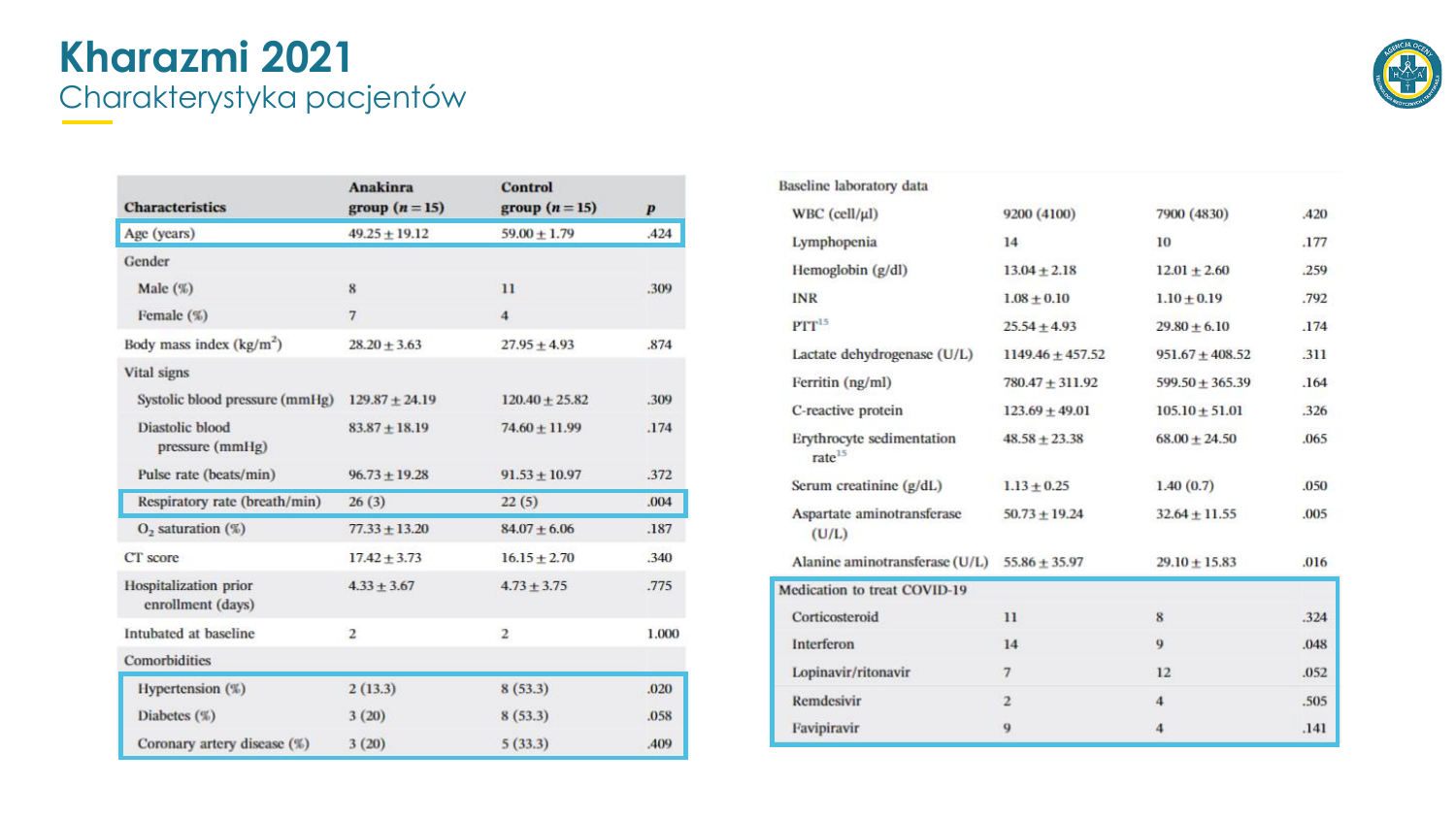#### **Kharazmi 2021** Wyniki



|                                       | <b>Results</b>                                                                                                                   |                            |                 |                   |                                   |                                         |  |  |
|---------------------------------------|----------------------------------------------------------------------------------------------------------------------------------|----------------------------|-----------------|-------------------|-----------------------------------|-----------------------------------------|--|--|
|                                       | <b>Outcomes</b>                                                                                                                  | Follow-up<br>period (days) | Intervention    | Control           | <b>Relative</b><br>parameter (RR) | <b>Absolute</b><br>parameter<br>NNT/NNH |  |  |
|                                       |                                                                                                                                  | <b>Primary outcome</b>     |                 |                   |                                   |                                         |  |  |
|                                       | Need for endotracheal intubation due to hypoxemia - n/N (%)                                                                      | Nd                         | 3/15(20)        | 10/15 (66,7)      | $\wedge$ 0,30 (0,10; 0,88)        | 2(1; 7)                                 |  |  |
|                                       |                                                                                                                                  | <b>Secondary outcomes</b>  |                 |                   |                                   |                                         |  |  |
| Length of stay                        | ICU                                                                                                                              | Nd                         | $5.43 \pm 1.72$ | $16.60 \pm 9.04$  | $p=0.010$                         |                                         |  |  |
| (days)                                | Hospital                                                                                                                         |                            | $9.50 \pm 4.45$ | $19.00 \pm 12.04$ | $p=0.043$                         |                                         |  |  |
|                                       | 1. Death $- n/N$ (%)                                                                                                             |                            | 4/15(26.7)      | 5/15(33.3)        | $\wedge$ 0.80 (0.27; 2.41)        |                                         |  |  |
|                                       | 2. Hospitalized, on IMV or ECMO - n/N (%)                                                                                        |                            | 1/15(6.7)       | $5/15$ (33.3)     | $\wedge$ 0.20 (0.03; 1.51)        |                                         |  |  |
|                                       | 3. Hospitalized, on non-invasive ventilation or high-flow oxygen -<br>$n/N$ (%)                                                  |                            | 1/15(6.7)       | 0/15(0)           | $\wedge$ 3.0 (0.13; 68.26)        |                                         |  |  |
|                                       | 4. Hospitalized, requiring low flow supplemental oxygen $- n/N$ (%)                                                              |                            | 4/15(26.7)      | 4/15(26.7)        | $\wedge$ 1.0 (0.31; 3.28)         |                                         |  |  |
|                                       | 5. Hospitalized, not requiring supplemental oxygen - requiring<br>ongoing medical care (COVID-19 related or otherwise) - n/N (%) | 7                          | 1/15(6.7)       | 0/15(0)           | ^3.0 (0.13; 68.26)                |                                         |  |  |
|                                       | 6. Hospitalized, not requiring supplemental oxygen - no longer<br>required ongoing medical care - n/N (%)                        |                            | 0/15(0)         | 0/15(0)           | ^1.0 (0.02; 47.38)                |                                         |  |  |
| Clinical status -<br>7-points ordinal | 7. Not hospitalized $- n/N$ (%)                                                                                                  |                            | 4/15(26.7)      | 1/15(6.7)         | ^4.0 (0.50; 31.74)                |                                         |  |  |
| scale                                 | . Death $- n/N$ (%)                                                                                                              |                            | $5/15$ (33.3)   | 7/15(46.7)        | ^0.71 (0.29; 1.75)                |                                         |  |  |
|                                       | 2. Hospitalized, on IMV or ECMO - n/N (%)                                                                                        |                            | 0/15(0)         | $2/15$ (13.3)     | $\wedge$ 0.20 (0.01; 3.85)        |                                         |  |  |
|                                       | 3. Hospitalized, on non-invasive ventilation or high-flow oxygen -<br>n/N (%)                                                    |                            | 0/15(0)         | 1/15(6.7)         | A0.33 (0.01; 7.58)                | ٠                                       |  |  |
|                                       | 4. Hospitalized, requiring low flow supplemental oxygen - n/N (%)                                                                | 14                         | 0/15(0)         | 0/15(0)           | ^1.0 (0.02; 47.38)                | ٠                                       |  |  |
|                                       | 5. Hospitalized, not requiring supplemental oxygen - requiring<br>ongoing medical care (COVID-19 related or otherwise) - n/N (%) |                            | 0/15(0)         | 0/15(0)           | $\wedge$ 1.0 (0.02; 47.38)        |                                         |  |  |
|                                       | 6. Hospitalizedd not requiring supplemental oxygen -no longer<br>required ongoing medical care - n/N (%)                         |                            | 0/15(0)         | 0/15(0)           | ^1.0 (0.02; 47.38)                |                                         |  |  |
|                                       | 7. Not hospitalized $- n/N$ (%)                                                                                                  |                            | 10/15 (66.7)    | $5/15$ (33.3)     | $\wedge$ 2.0 (0.90; 4.45)         |                                         |  |  |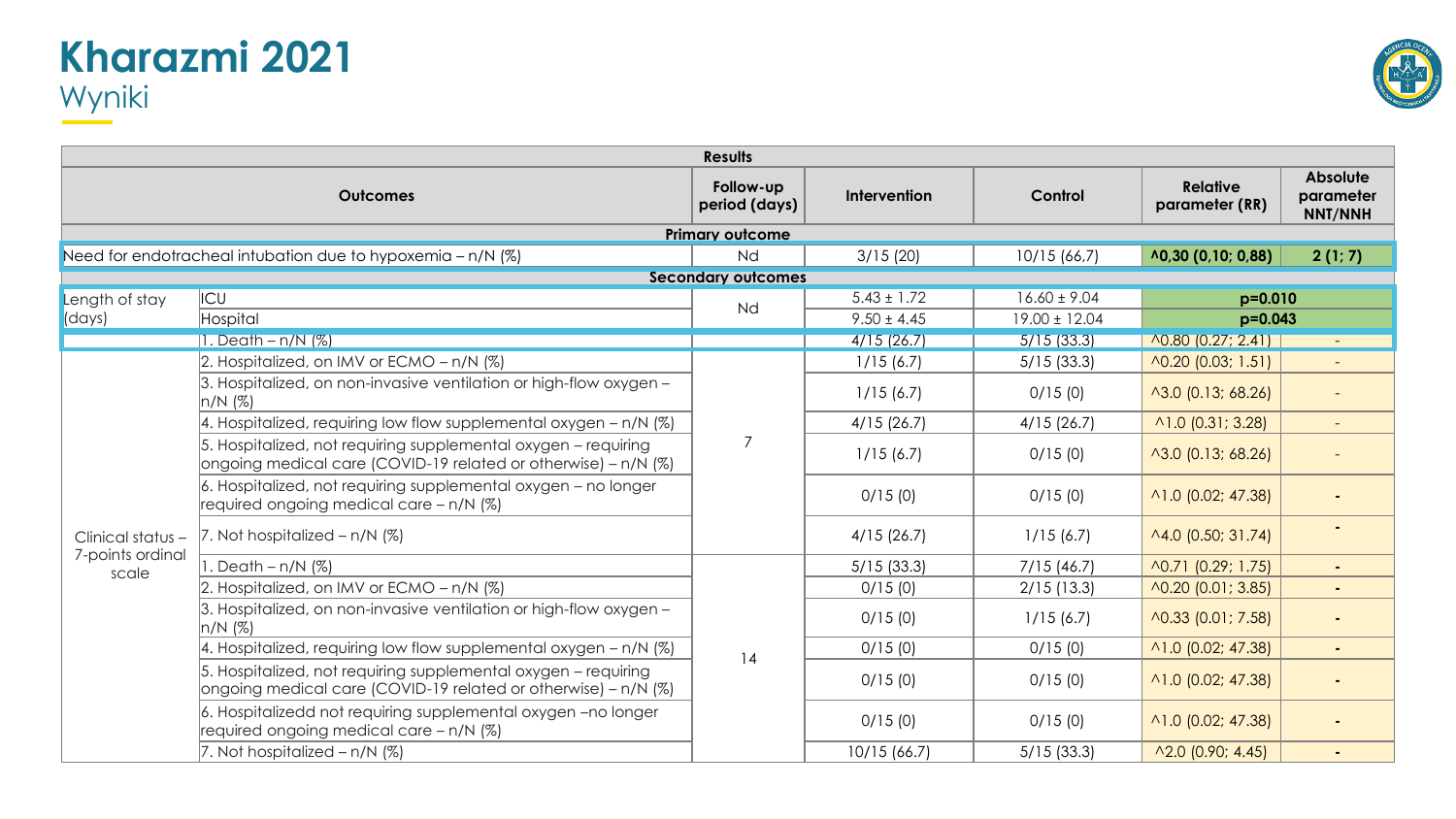



**Anakinra** as an immunomodulatory agent has been **associated with the reduced need for mechanical ventilation in patients admitted to intensive care units because of severe COVID-19. The medication reduced the hospital length of stay.**  Furthermore, no increased risk of infection was observed. Further randomized placebo-controlled

trials with a larger sample size are needed to confirm these findings.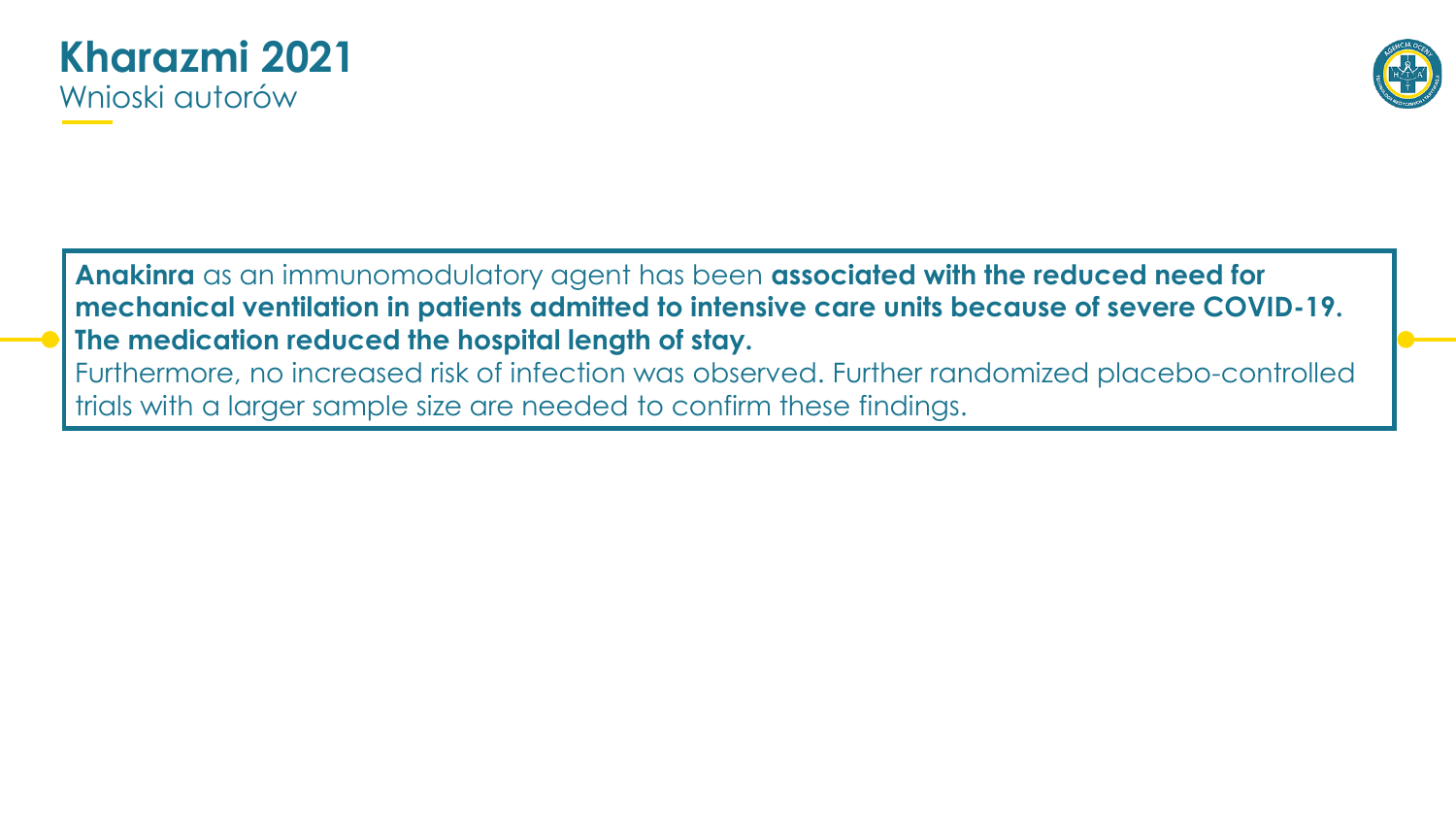#### **COV-AID – Declercq 2021** Metodyka



| COV-AID (Declercq 2021)                                                                                                                                              |                                                                                                                                                                                                                                                                                                                                                                                                                                                                    |                                                   |                                   |                                                                    |                                              |                                |                                                             |  |  |
|----------------------------------------------------------------------------------------------------------------------------------------------------------------------|--------------------------------------------------------------------------------------------------------------------------------------------------------------------------------------------------------------------------------------------------------------------------------------------------------------------------------------------------------------------------------------------------------------------------------------------------------------------|---------------------------------------------------|-----------------------------------|--------------------------------------------------------------------|----------------------------------------------|--------------------------------|-------------------------------------------------------------|--|--|
|                                                                                                                                                                      | Effect of anti-interleukin drugs in patients with COVID-19 and signs of cytokine release syndrome (COV-AID): a factorial, randomised, controlled trial (The Lancet, 1 Dec 2021)                                                                                                                                                                                                                                                                                    |                                                   |                                   |                                                                    |                                              |                                |                                                             |  |  |
| Methodology                                                                                                                                                          | Population                                                                                                                                                                                                                                                                                                                                                                                                                                                         | Intervention1                                     | <b>Control 1</b>                  | Intervention 2                                                     | Intervention 3                               | <b>Control 2</b>               | <b>Limitations</b>                                          |  |  |
| $RCI$ , open-label, phase $3$                                                                                                                                        | $N = 684$ (342 – 1st step randomization)                                                                                                                                                                                                                                                                                                                                                                                                                           | $Ni_1 = 112$                                      | $NC_1 = 230$                      | $Ni2 = 113$                                                        | $Ni3 = 114$                                  | $Nc_2 = 115$                   | the standard of<br>care for<br>COVID-19<br>patients<br>with |  |  |
| 2 steps randomisation:<br>1:2 to anakira or no IL-1<br><b>blockade</b> and simultaneously $\vdash$<br>$ 2 $ 1:1:1 siltuximab,<br>tocilizumab, or no IL-6<br>blockade | Inclusion criteria:<br>$\geq$ 18 y.o.,<br>recent (6-16 days) proven diagnosis of daily for 28<br>COVID-19 with symptoms,<br>admitted to an ICU or specialized discharge<br>COVID-19 ward.<br>presence of hypoxia: P/F Ratio <350                                                                                                                                                                                                                                   | Anakinra: 100<br>$mg$ s.c., once<br>days or until | receive no<br>$ L-1 $<br>blockade | siltuximab: 11<br>$mg/kg$ i.v., single<br>dose                     | tocilizumab: 8<br>mg/kg i.v.,<br>single dose | receive no<br>IL-6<br>blockade | changed during the trial,                                   |  |  |
| Stratification: by medical<br>centre<br>Duration of the study:<br>3.04.2020-6.12.2020<br>Country: Belgium (16<br>hospitals)                                          | mm Hg on room air or <280 mm Hg on SoC: Most patients (42%) randomly assigned before August, 2020, received<br>supplemental oxygen,<br>signs of cytokine release syndrome randomly assigned from August, 2020, onwards received dexamethasone<br>defined as ANY of the following:<br>• serum ferritin >1000 mcg/L and rising<br>since last 24h (>2000 µg/L in patients<br>requiring HFO or MV),<br>• lymphopenia: <800 lymphocytes/µL<br>and 2 of extra criteria*. | as per standard of care.                          |                                   | hydroxychloroquine as per standard of care and most patients (84%) |                                              |                                |                                                             |  |  |
|                                                                                                                                                                      | Exclusion criteria:<br>mechanical ventilation >24h,<br><b>ECMO</b> at time of screening,<br>unlikely to survive beyond 48h,<br>neutrophil count <1 500 cells/µL,<br>$PLT < 50000/ \mu L$<br>patients on high-dose systemic steroids<br>immunosuppressant<br><b>or</b><br>or<br>immunomodulatory drugs; or anti-IL1<br>or anti-IL6 treatment,<br>active tuberculosis,<br>AST, ALT >5 x ULN.                                                                         |                                                   |                                   |                                                                    |                                              |                                |                                                             |  |  |

\*Extra criteria: Ferritin >700 mcg/L and rising since last 24h, increased LDH (>300 IU/L) and rising last 24h, D-Dimers >1000 ng/mL and rising since last 24h, CRP >70mg/L and rising since last 24h and absence of bacterial infection, if 3 of the above - no need to document 24h rise.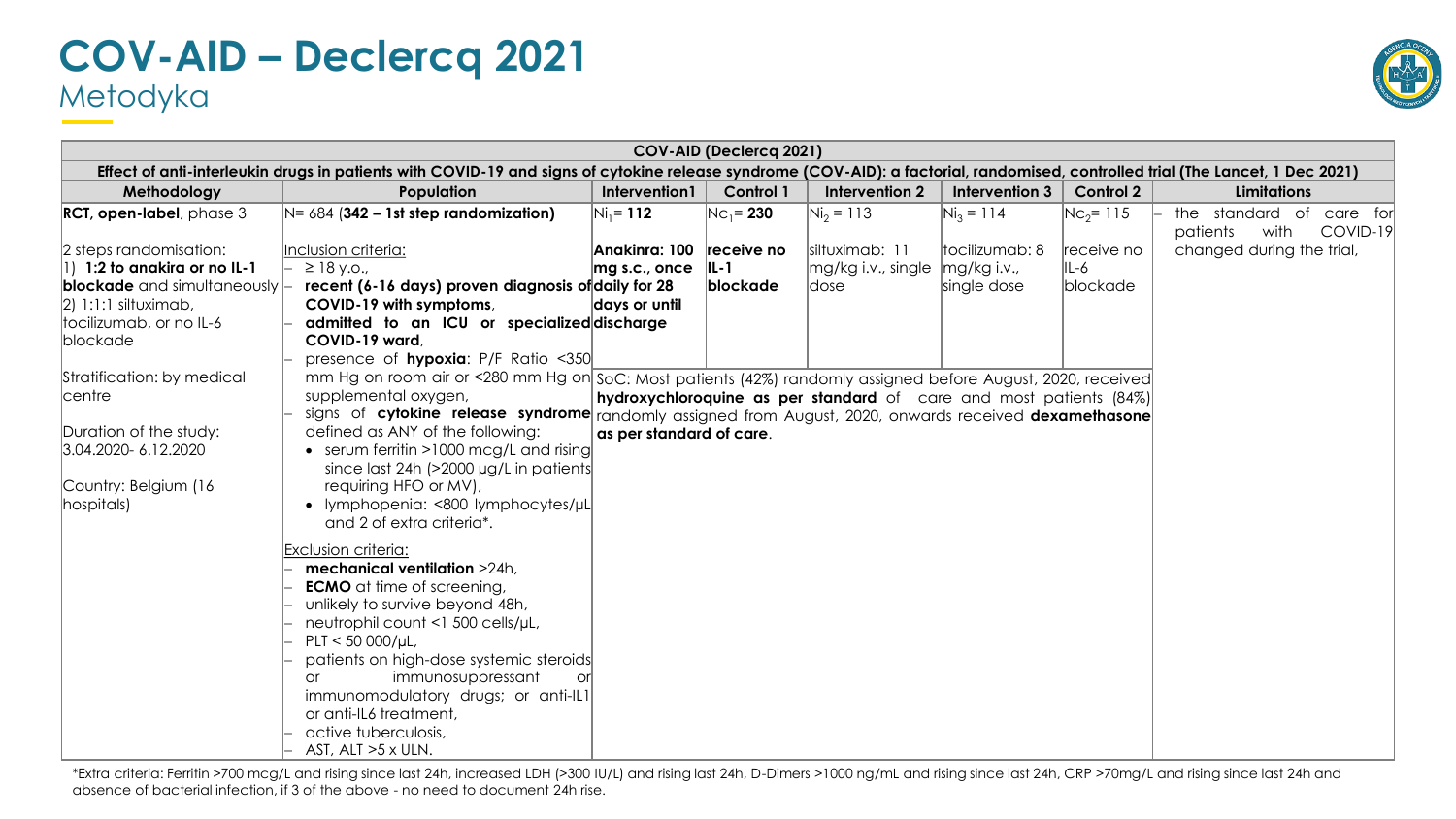#### **COV-AID – Declercq 2021** Charakterystyka pacjentów



|                                    | IL-1 blockade group   |                          | No IL-1 blockade group   |                                    |  |
|------------------------------------|-----------------------|--------------------------|--------------------------|------------------------------------|--|
|                                    | Number of<br>patients | n (%) or median<br>(IQR) | patients                 | Number of n (%) or median<br>(IQR) |  |
| Sex                                | 112                   | $\mathbf{r}$             | 230                      | $\sim$                             |  |
| Female                             | ш,                    | 25 (22%)                 |                          | 52 (23%)                           |  |
| Male                               | ۰.                    | 87 (78%)                 | $\overline{\phantom{a}}$ | 178 (77%)                          |  |
| <b>Ethnicity</b>                   | 112                   | ÷                        | 230                      | $\overline{\phantom{a}}$           |  |
| White                              |                       | 98 (88%)                 | $\ddot{\phantom{1}}$     | 180 (78%)                          |  |
| Middle Eastern-Arabian             |                       | 11 (10%)                 | $\ddot{\phantom{1}}$     | 29 (13%)                           |  |
| <b>Black</b>                       |                       | 1(1%)                    |                          | 8(3%)                              |  |
| Asian                              | $\overline{a}$        | 1(1%)                    | $\overline{a}$           | 6(3%)                              |  |
| Other                              | $\sim$                | 1(1%)                    | $\sim$                   | 7(3%)                              |  |
| Age at randomisation, years        | 112                   | $67(56-74)$              | 230                      | 64 (54-72)                         |  |
| Body-mass index, kg/m <sup>2</sup> | 108                   | 28 (26-32)               | 222                      | 28 (26-32)                         |  |
| Smoking                            | 95                    | a.                       | 186                      | $\mathcal{L}_{\mathcal{A}}$        |  |
| <b>No</b>                          |                       | 54 (57%)                 |                          | 108 (58%)                          |  |
| Current                            |                       | 7(7%)                    | ш,                       | 11(6%)                             |  |
| Former                             | $\blacksquare$        | 34 (36%)                 |                          | 67 (36%)                           |  |
| Co-existing conditions             | 112                   | ٠                        | 230                      |                                    |  |
| Arterial hypertension              | $\ddot{\phantom{a}}$  | 57 (51%)                 | ÷                        | 104 (45%)                          |  |
| <b>Diabetes</b>                    | .,                    | 37 (33%)                 |                          | 58 (25%)                           |  |
| Cardiovascular disease             |                       | 29 (26%)                 | $\overline{a}$           | 41 (18%)                           |  |
| Chronic kidney disease             | $\mathbf{r}$          | 14 (13%)                 |                          | 23 (10%)                           |  |

| 6-category ordinal scale at day of<br>randomisation                        | 112           | $\ddot{\phantom{a}}$ | 230            |              |
|----------------------------------------------------------------------------|---------------|----------------------|----------------|--------------|
| 2 hospitalised, on invasive mechanical<br>ventilation                      |               | 17(15%)              |                | 22 (10%)     |
| 3 hospitalised, on non-invasive ventilation<br>or high flow oxygen devices |               | 44 (39%)             | $\sim$         | 84 (37%)     |
| 4 hospitalised, requiring supplemental<br>oxygen                           | $\frac{1}{2}$ | 50 (45%)             | $\overline{a}$ | 119 (52%)    |
| 5 hospitalised, not requiring supplemental<br>oxygen                       | $\mathbf{r}$  | 1(1%)                | $\mathbf{r}$   | 5(2%)        |
| Days of symptoms at randomisation                                          | 100           | $10(8-11.5)$         | 214            | $10(8-12)$   |
| Days of hospitalisation at randomisation                                   | 112           | $3(2-4)$             | 230            | $2(2-4)$     |
| Concomitant medication at day of<br>randomisation                          | 112           | $\mathbf{r}$         | 230            | $\mathbf{r}$ |
| <b>Antibiotics</b>                                                         |               | 58 (52%)             | $\mathbf{r}$   | 100 (44%)    |
| <b>Remdesivir</b>                                                          | <b>ALC</b>    | 6(5%)                | a a            | 11(5%)       |
| Hydroxychloroquine                                                         | a a           | 18 (16%)             | $\mathbf{r}$   | 22 (10%)     |
| Glucocorticoids                                                            |               | 72 (64%)             | 88             | 141 (61%)    |
| Methylprednisolone equivalents<br>per day, mg                              | 72            | $32(32-32)$          | 141            | 32 (32-32)   |
| Duration since randomisation, days                                         | 66            | $8(5-10)$            | 133            | $7(5-9)$     |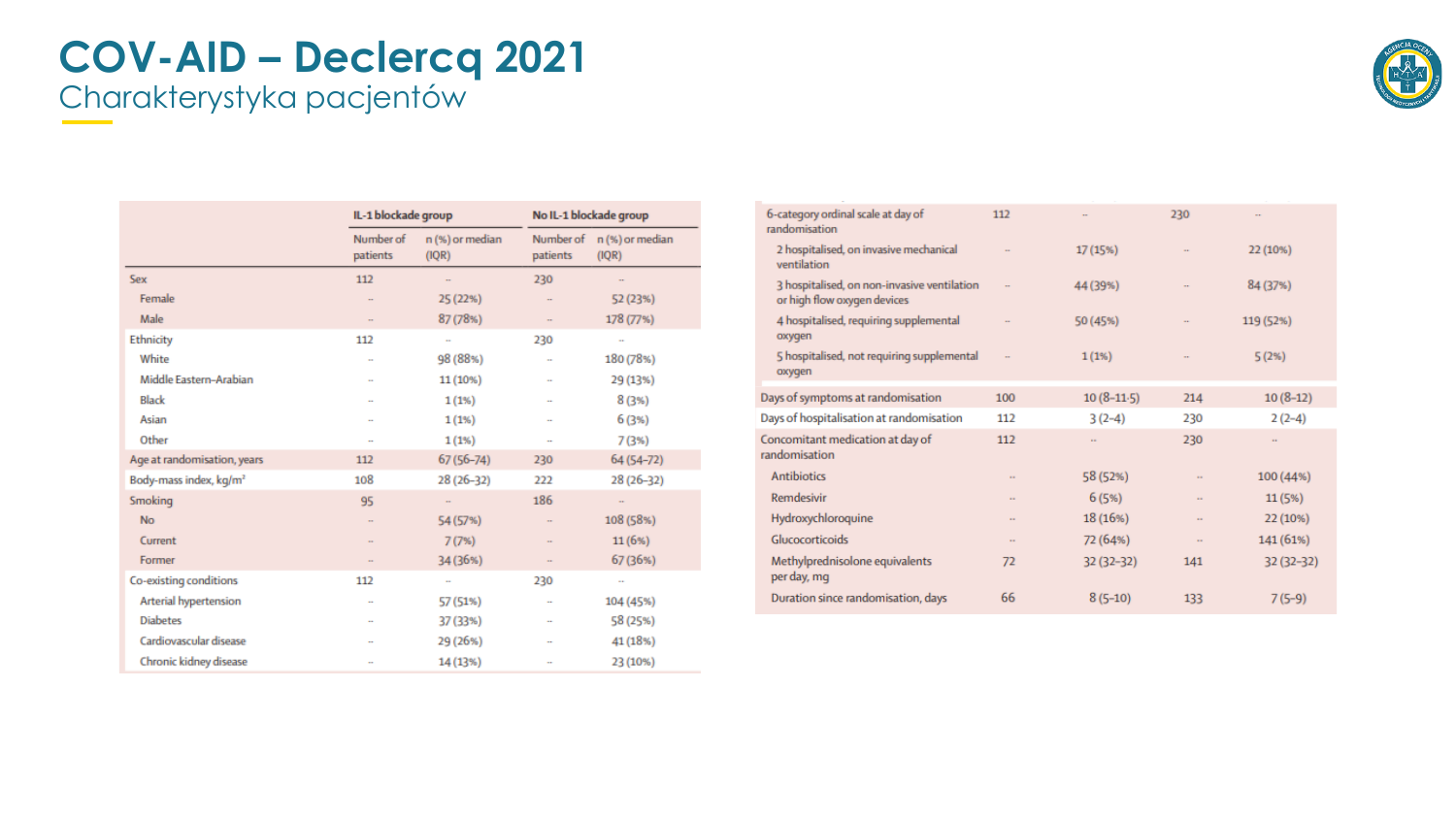### **COV-AID – Declercq 2021** Wyniki



|                                                                                               |                            | <b>Results</b>         |                                            |                  |                                                  |                              |
|-----------------------------------------------------------------------------------------------|----------------------------|------------------------|--------------------------------------------|------------------|--------------------------------------------------|------------------------------|
| <b>Outcomes</b>                                                                               | Follow up period<br>(days) | Anakinra               |                                            | no IL-1 blockade | <b>Relative parameter:</b><br><b>HR (95% CI)</b> | <b>Absolute</b><br>parameter |
|                                                                                               |                            | <b>Primary outcome</b> |                                            |                  |                                                  |                              |
| Median time to clinical improvement** - days (95% CI)                                         |                            | 12(10; 16)             |                                            | 12(10; 15)       | $0,94$ (0,73; 1,21)                              | $\overline{\phantom{a}}$     |
| Estimated probability of having experienced clinical<br> improvement at day $28 - %$ (95% CI) | 28                         | 75 (67; 83)            |                                            | 73 (67; 79)      |                                                  |                              |
|                                                                                               |                            |                        | B                                          | n                | HR (95% CI)                                      |                              |
|                                                                                               |                            |                        | Other randomisation, p=0-51                |                  |                                                  |                              |
| Α                                                                                             |                            |                        | Usual care                                 | 115              | $0.85(0.56 - 1.29)$                              |                              |
| -IL-1 blockade (92 events)<br>$100 -$                                                         |                            |                        | IL-6 blockade                              | 227              | $1.00(0.73-1.36)$                                |                              |
| -No IL-1 blockade (190 events)                                                                |                            |                        | Glucocorticoids, p = 0-55                  |                  |                                                  |                              |
| $\times$ Censored                                                                             |                            |                        | No                                         | 129              | $0.83(0.55 - 1.25)$                              |                              |
| Probability of clinical improvement, %<br>$80 -$                                              |                            |                        | Yes                                        | 213              | $0.97(0.70 - 1.33)$                              |                              |
|                                                                                               |                            |                        | Invasive ventilation, p=0-41               |                  |                                                  |                              |
|                                                                                               |                            |                        | No                                         | 303              | $0.92(0.71 - 1.20)$                              |                              |
| 60-                                                                                           |                            |                        | Yes                                        | 39               | $1.40(0.61 - 3.19)$                              |                              |
|                                                                                               |                            |                        | ICU stay, p=0-71                           |                  |                                                  |                              |
|                                                                                               |                            |                        | No                                         | 170              | $1.01(0.72 - 1.43)$                              |                              |
| 40-                                                                                           |                            |                        | Yes                                        | 172              | $0.94(0.65 - 1.35)$                              |                              |
|                                                                                               |                            |                        | C-reactive protein, p=0-93<br>$<$ 130 mg/L | 176              | $0.94(0.66 - 1.34)$                              |                              |
|                                                                                               |                            |                        | $\geq$ 130 mg/L                            | 162              | $0.98(0.68 - 1.40)$                              |                              |
| $20 -$                                                                                        |                            |                        | Serum IL-1B, p=0-12                        |                  |                                                  |                              |
|                                                                                               | Score test, p=0.63;        |                        | <55 fg/mL                                  | 157              | $1.05(0.73 - 1.50)$                              |                              |
|                                                                                               | HR=0-94 (95% CI 0-73-1-21) |                        | $\geq$ 55 fg/mL                            | 160              | $0.71(0.48 - 1.04)$                              |                              |
| 14<br>28<br>40<br>$\Omega$                                                                    | 60<br>80                   |                        | Serum IL-1RA, p=0-38                       |                  |                                                  |                              |
|                                                                                               |                            |                        | $<$ 915 ng/mL                              | 162              | $1.03(0.72 - 1.47)$                              |                              |
| Number at risk                                                                                |                            |                        | $\geq$ 915 ng/mL                           | 162              | $0.82(0.56 - 1.18)$                              |                              |
| (number censored)<br>IL-1 blockade 112<br>26(0)<br>30(0)                                      | 22(0)<br>20(0)             |                        | Serum IL-6, p=0-78                         |                  |                                                  |                              |
| 51(0)<br>46 (6)<br>No IL-1 blockade 230<br>61(5)<br>102(5)                                    | 37(6)<br>34(6)             |                        | $<$ 10 pg/mL                               | 169              | $0.84(0.59-1.18)$                                |                              |
|                                                                                               |                            |                        | $\geq$ 10 pg/mL                            | 155              | $0.89(0.60 - 1.33)$                              |                              |

| andomisation, p=0-51  |     |      |                                          |       |         |                     |
|-----------------------|-----|------|------------------------------------------|-------|---------|---------------------|
| are                   | 115 |      |                                          |       |         | $0.85(0.56 - 1.29)$ |
| ckade                 | 227 |      |                                          |       |         | $1.00(0.73 - 1.36)$ |
| orticoids, p =0-55    |     |      |                                          |       |         |                     |
|                       | 129 |      |                                          |       |         | $0.83(0.55 - 1.25)$ |
|                       | 213 |      |                                          |       |         | $0.97(0.70 - 1.33)$ |
| e ventilation, p=0-41 |     |      |                                          |       |         |                     |
|                       | 303 |      |                                          |       |         | $0.92(0.71 - 1.20)$ |
|                       | 39  |      |                                          |       |         | $1.40(0.61 - 3.19)$ |
| y, p=0-71             |     |      |                                          |       |         |                     |
|                       | 170 |      |                                          |       |         | $1.01(0.72 - 1.43)$ |
|                       | 172 |      |                                          |       |         | $0.94(0.65 - 1.35)$ |
| ive protein, p=0-93   |     |      |                                          |       |         |                     |
| g/L                   | 176 |      |                                          |       |         | $0.94(0.66 - 1.34)$ |
| g/L                   | 162 |      |                                          |       |         | $0.98(0.68 - 1.40)$ |
| IL-1B, p=0-12         |     |      |                                          |       |         |                     |
| mL                    | 157 |      |                                          |       |         | $1.05(0.73 - 1.50)$ |
| mL                    | 160 |      |                                          |       |         | $0.71(0.48 - 1.04)$ |
| L-1RA, p=0-38         |     |      |                                          |       |         |                     |
| 1/mL                  | 162 |      |                                          |       |         | $1.03(0.72 - 1.47)$ |
| 1/mL                  | 162 |      |                                          |       |         | $0.82(0.56 - 1.18)$ |
| IL-6, p=0-78          |     |      |                                          |       |         |                     |
| mL                    | 169 |      |                                          |       |         | $0.84(0.59 - 1.18)$ |
| mL                    | 155 |      |                                          |       |         | $0.89(0.60 - 1.33)$ |
|                       | 342 |      |                                          |       |         | $0.94(0.73 - 1.21)$ |
|                       |     |      |                                          |       |         |                     |
|                       |     | 0.25 | $0 - 50$                                 | $1-0$ | $2 - 0$ | $4-0$               |
|                       |     |      | Favours usual care Favours IL-1 blockade |       |         |                     |
|                       |     |      |                                          |       |         |                     |

All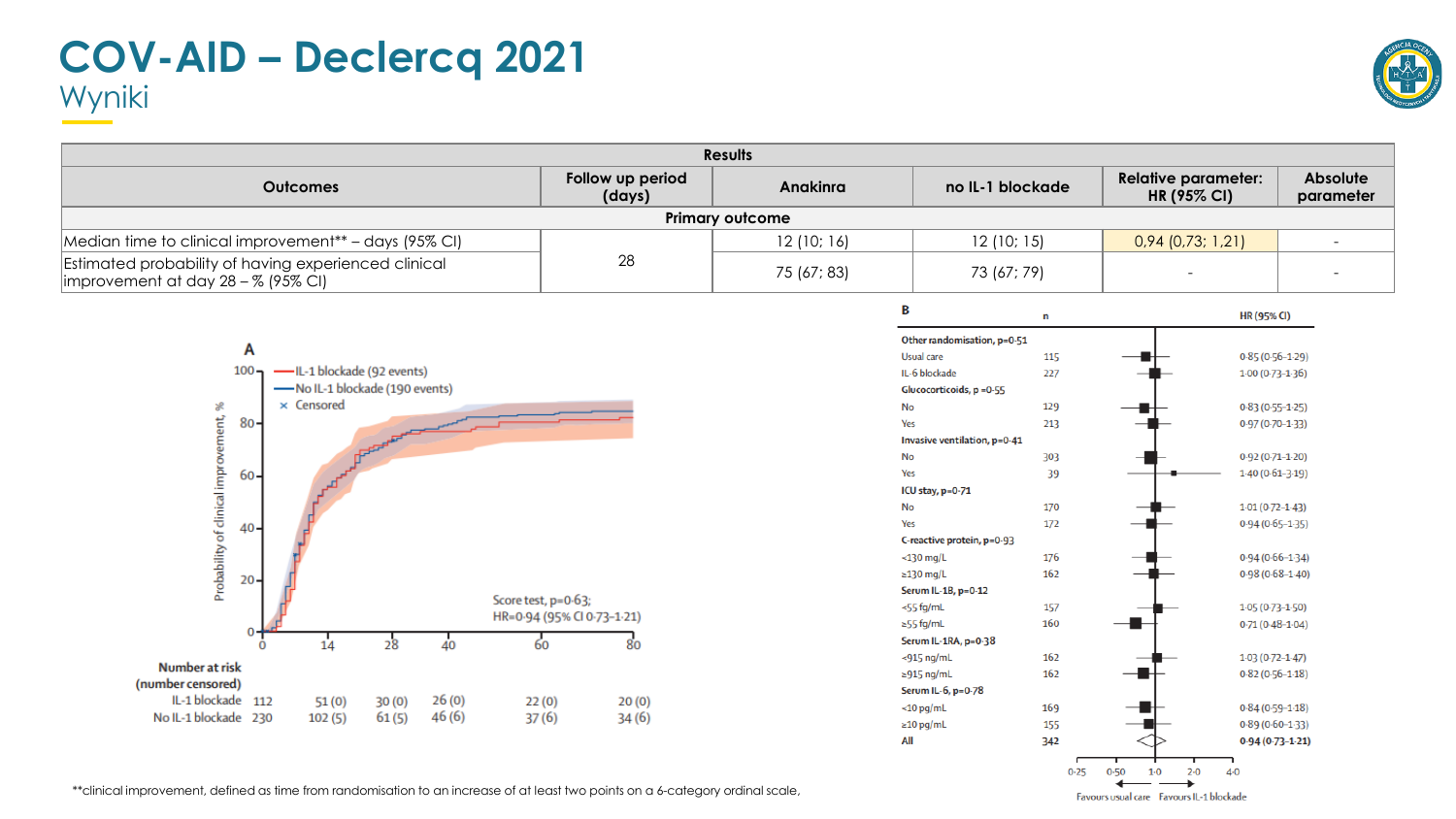

| <b>Results</b>                                                                                           |                            |                           |                  |                                                                     |                       |  |  |  |
|----------------------------------------------------------------------------------------------------------|----------------------------|---------------------------|------------------|---------------------------------------------------------------------|-----------------------|--|--|--|
| <b>Outcomes</b>                                                                                          | Follow up period<br>(days) | <b>Anakinra</b>           | no IL-1 blockade | <b>Relative parameter</b><br>HR or expected count<br>ratio (95% CI) | Absolute<br>parameter |  |  |  |
|                                                                                                          |                            | <b>Secondary outcomes</b> |                  |                                                                     |                       |  |  |  |
| Median time until discharge - days (95% CI)                                                              |                            | 14(11; 19)                | 12 (11; 18)      | $0,90$ $(0,70; 1,16)$                                               |                       |  |  |  |
| Median time until independence from supplemental oxygen or                                               |                            | 12 (10; 20)               | 12(10; 15)       | $0,91$ $(0,71; 1,17)$                                               |                       |  |  |  |
| discharge - days (95% CI)<br>Median time until independence from invasive ventilation - days<br>(95% CI) |                            | 21(8; NE)                 | 27 (9; NE)       | $1,21$ (0,54; 2,71)                                                 |                       |  |  |  |
| Number of days in hospital – days (95% CI)                                                               |                            | 19 (17; 22)               | 19(17; 21)       | $1,01$ (0,85; 1,21)                                                 |                       |  |  |  |
| Number of days in ICU - days (95% CI)                                                                    |                            | 11(8; 15)                 | 10(8; 13)        | $1,05$ (0,69; 1,59)                                                 |                       |  |  |  |
| Number of days in ICU in patients ventilated at day of<br>randomisation - days (95% CI)                  | 28                         | 20(15; 27)                | 22 (17; 29)      | $0,89$ (0,60, 1,32)                                                 |                       |  |  |  |
| Number of days without supplemental oxygen use up to 28 days<br>after randomisation (95% CI)             |                            | 9(7; 12)                  | 9(7; 11)         | $0,97$ (0,68; 1,38)                                                 |                       |  |  |  |
| Number days of invasive ventilator (95% CI)                                                              |                            | 5(3; 9)                   | 5(3; 7)          | $1,05$ (0,54; 2,03)                                                 |                       |  |  |  |
| Number days of invasive ventilator days in patients ventilated at<br>day of randomisation (95% CI)       |                            | 15(11; 20)                | 16(13; 21)       | $0,93$ (0,63; 1,37)                                                 |                       |  |  |  |
| Number of invasive ventilator-free days (95% CI)                                                         |                            | 18 (15; 21)               | 18 (16; 20)      | $1,00$ (0,84, 1,19)                                                 |                       |  |  |  |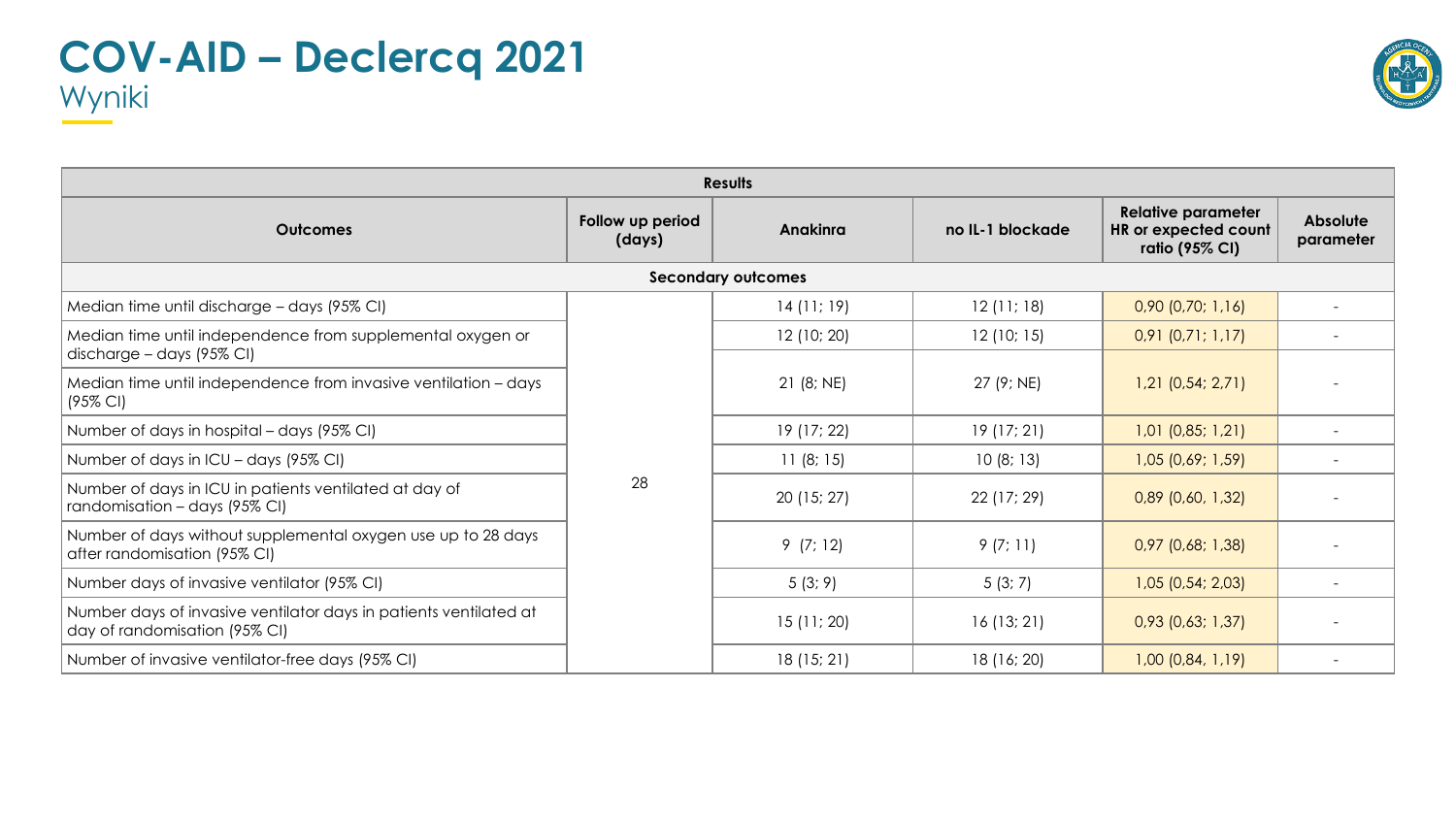

| <b>Safety analysis</b>                                     |                                    |                            |                          |                                  |                                   |                          |  |  |  |
|------------------------------------------------------------|------------------------------------|----------------------------|--------------------------|----------------------------------|-----------------------------------|--------------------------|--|--|--|
|                                                            | <b>Outcomes</b>                    | Follow up<br>period (days) | Anakinra (n=44)          | Anakinra +<br>tocilizumab (n=32) | Anakinra + siltuximab<br>$(n=36)$ | Usual care (n=74)        |  |  |  |
|                                                            | $n/N$ (%)                          |                            | 10/44(23)                | 5/32(16)                         | 6/36(17)                          | 9/74(12)                 |  |  |  |
| Deaths                                                     | ARelative Risk (95% CI)            |                            | $1.71$ (0.74; 3.93)      | $1.24$ (0.45; 3.46)              | $1.32$ (0.50; 3.45)               | Ref.                     |  |  |  |
| Causes of death $- n/N$ (%)                                | COVID-19                           | 90                         | 4/44(9)                  | 2/32(6)                          | 4/36(11)                          | 5/74(7)                  |  |  |  |
|                                                            | Infectious disorder (not COVID-19) |                            | $5/44$ (11)              | 2/32(6)                          | 2/36(6)                           | 3/74(4)                  |  |  |  |
|                                                            | Nervous system disorder            |                            | 1/44(2)                  | 1/32(3)                          |                                   | 1/74(1)                  |  |  |  |
|                                                            | Other                              |                            | $\overline{\phantom{a}}$ | $\overline{\phantom{a}}$         | $\overline{\phantom{a}}$          | $\overline{\phantom{a}}$ |  |  |  |
| Estimated mortality at day $28 - %$ (95% CI)               |                                    | 28                         | 16(8; 13)                | 13(5; 30)                        | 17(8; 33)                         | 10(5; 20)                |  |  |  |
| Estimated mortality at day 90 - % (95% CI)                 |                                    | 90                         | 23 (13; 38)              | 16(7; 34)                        | 17(8; 33)                         | 13(7; 23)                |  |  |  |
| Serious advent events not leading to mortality $- n/N$ (%) |                                    |                            | $5/44$ (11)              | 5/16(16)                         | 4/36(11)                          | 6/74(8)                  |  |  |  |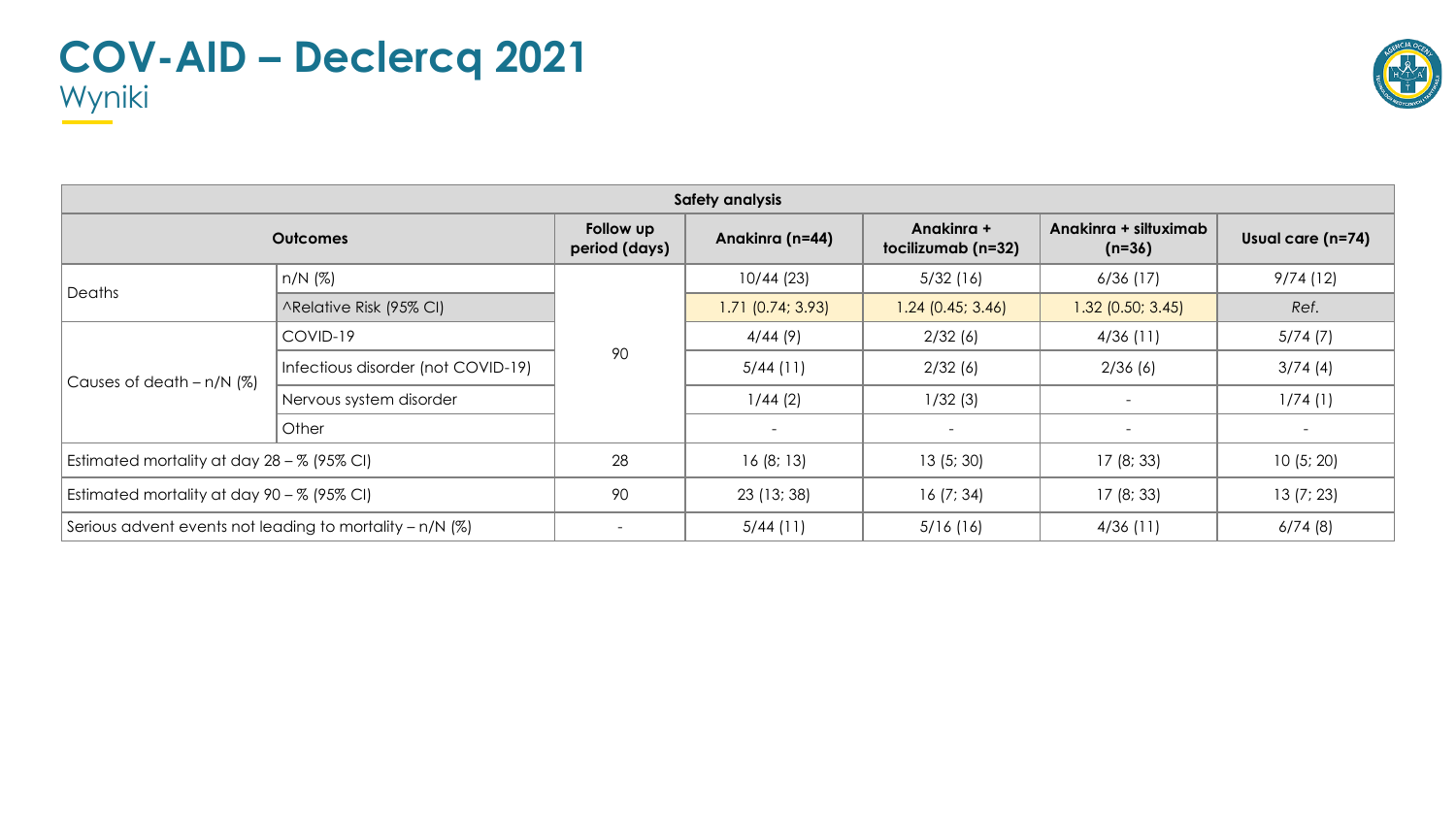#### **COV-AID – Declercq 2021** Wnioski autorów



**Drugs targeting IL-1 or IL-6 did not shorten the time to clinical improvement in this sample of patients with COVID-19, hypoxic respiratory failure, low SOFA score, and low baseline mortality risk.**